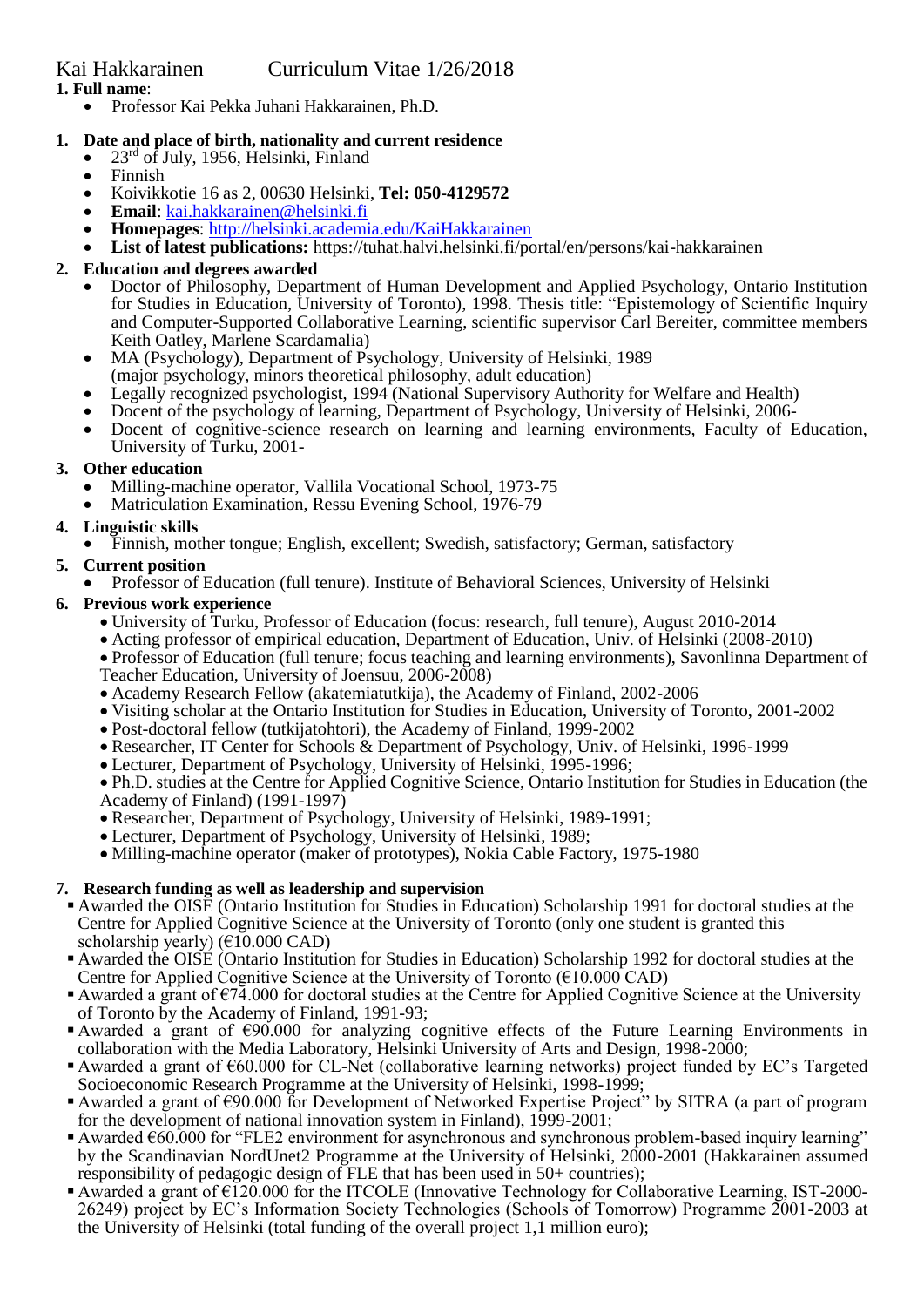# Kai Hakkarainen Curriculum Vitae 1/26/2018

- Awarded a grant of €95.000 for hiring a post-doctoral fellow (Dr. Lasse Lipponen) by the Research Council of Culture and Society of the Academy of Finland; 2001-2003;
- Awarded a grant of €110.000 for Future School Research Project of Espoo City Department of Education, 2001- 2005;
- **Example 4** Awarded a grant of  $\epsilon$ 170.000 for "Building and managing collective knowledge in workplace communities with collaborative technology" project by Aaltonen Foundation", 2002;
- Awarded 168.930€ for "Technologies for supporting collective building of knowledge and transformation of workplace communities" project (Academy Research Fellow post), by the Research Council of Culture and Society of the Academy of Finland, 2002-2005;
- Awarded a grant of  $\epsilon$ 245.000 for "Promoting collaborative inquiry practices at the primary level with the support of ICT" project by the Academy of Finland, 2004-2006;
- Awarded a grant of 163.490€ (84.850€ + 78.640€ for expenses) for "Toward Innovative Practices of Learning and Working" project (Academy Research Fellow post) by the Academy of Finland, 2005-2007;
- Awarded a grant of €134.000 for 3DKM project (total funding of the project €370.000) by TEKES (Technology Development Agency of Finland) at the University of Helsinki, 2004-2006;
- Awarded a grant of 11.000.000€ for Knowledge-Practices Laboratory (www.KP-Lab.org FP6-2004-IST-4, integrated project 27490) project by EC's Technology-Enhanced Learning call, 2006-2011;
- Awarded  $250.000\text{€}$  for Becoming a collaborative professional-- university education and epistemic agency, Academy of Finland 2007-2010 (PI Kirsti Lonka, Co-PI Kai Hakkarainen;
- Awarded 286.000€ for "Collective intelligence: How shared "trialogical" knowledge practices augment human cognitive capabilities" (PI K. Hakkarainen, Co-PIs K. Lonka, & K. Pyhältö) project (127019) by the Research Council of Culture and Society of the Academy of Finland, 2009-2012.
- Awarded 300.000 for Facilitating expansive school transformation in the SADC [Southern African Development Consortium] region (K Hakkarainen, PI, Co-PIs R Engeström, R Miettinen, & J Virkkunen); by Development research program, the Research Council of Culture and Society of the Academy of Finland, project 127019, 2009-2012.
- ▪CRADLE was awarded 20.000€ by the Faculty of Education, Univ. of Helsinki as one of the most productive group's of the faculty after a competitive bidding.
- Awarded 30.000€ at the University of Turku by the Work Environment Fund for MoBiMe project (PI Matti Vartiainen, overall funding 100.000€) for research and development of CASS-based methods for assessing mobile work (2012-2013).
- EdPsychHE (PIs Sari Lindblom-Ylänne & Kirsti Lonka, educational psychology network (9 professors, including Hakkarainen) was granted 300.000€ in external scientific evaluation  $(2\overline{3}/25)$ , as emerging research field) by the University of Helsinki (2013-2015).
- Awarded 972.000€ Mind the Gap between digital natives and educational practice (project 265528). Human Mind program of the Academy of Finland (PI Kirsti Lonka, co-PIs Kimmo Alho, Kai Hakkarainen, Katariina Salmela-Aro (2012-2016).
- Awarded 365.00€ for Handling Mind project (project 265922), Human Mind program of the Academy of Finland (PI Pirita Seitamaa-Hakkarainen, co-PIs Maarit Mäkelä, Kai Hakkarainen, Minna Huotilainen (2012- 2016).
- Awarded 27.000€ (+ 5000€ for travelling) for sabbatical 2016 (so called professoripooli) by Finnish Cultural Foundation.
- Awarded 600.000€ for the Laboratory of Co-inquiry, co-design, co-teaching, and co-regulation (Co4-Lab) by the Research Council of Culture and Society of the Academy of Finland, PI Kai Hakkarainen, coPIs Jari Lavonen, Katariina Salmela-Aro, Pirita Seitamaa-Hakkarainen (project 1286837; 2015-2019).
- Team member of Bridging the Gaps Affective, cognitive, and social consequences of digital revolution for youth development and education (2017-2021, 308351 & 308352) (PI Katariina Salmela-Aro, Co-PI Kirsti Lonka).
- Awarded grant of 6 million euro for "Growing Mind: Educational transformations for facilitating sustainable personal, social, and institutional renewal at the digital age" (2018-2023) consortium, the Keys to Sustainable Growth program, Strategic Research Programme of the Academy of Finland) (PI Hakkarainen). About 1,6 million will go for Hakkarainen's sub-project at Department of Education, University of Helsinki.

## **8. Merits in pedagogy and research training**

In his dissertation monograph, Hakkarainen's developed an investigative learning (progressive inquiry; "tutkiva oppiminen in Finnish) that has become a cornerstone of Finnish national curriculum [elaborated with K. Lonka; L. Lipponen). The model addressed advanced study skills and fundamental aspects of learning to learn. Deeper levels of understanding cannot be achieved only by assimilating facts; given the changing contents of what students must know (today's knowledge, in its particulars, will be obsolete in two or three years), students have to be guided to generate, seek, and find answers to problems and learn to personally and collectively regulate their learning activity. Numerous investigations have been carried out that guide students from elementary-level to higher education in adopting expert-like question-driven and creative practices of working with knowledge and developing corresponding personal and collective competencies of distributed regulation of learning.

Although Hakkarainen did not have a professorship before 2006, he created his own sustained 10-12 fulltime junior and senior researchers' group, completely supported by external research funds across a ten-year span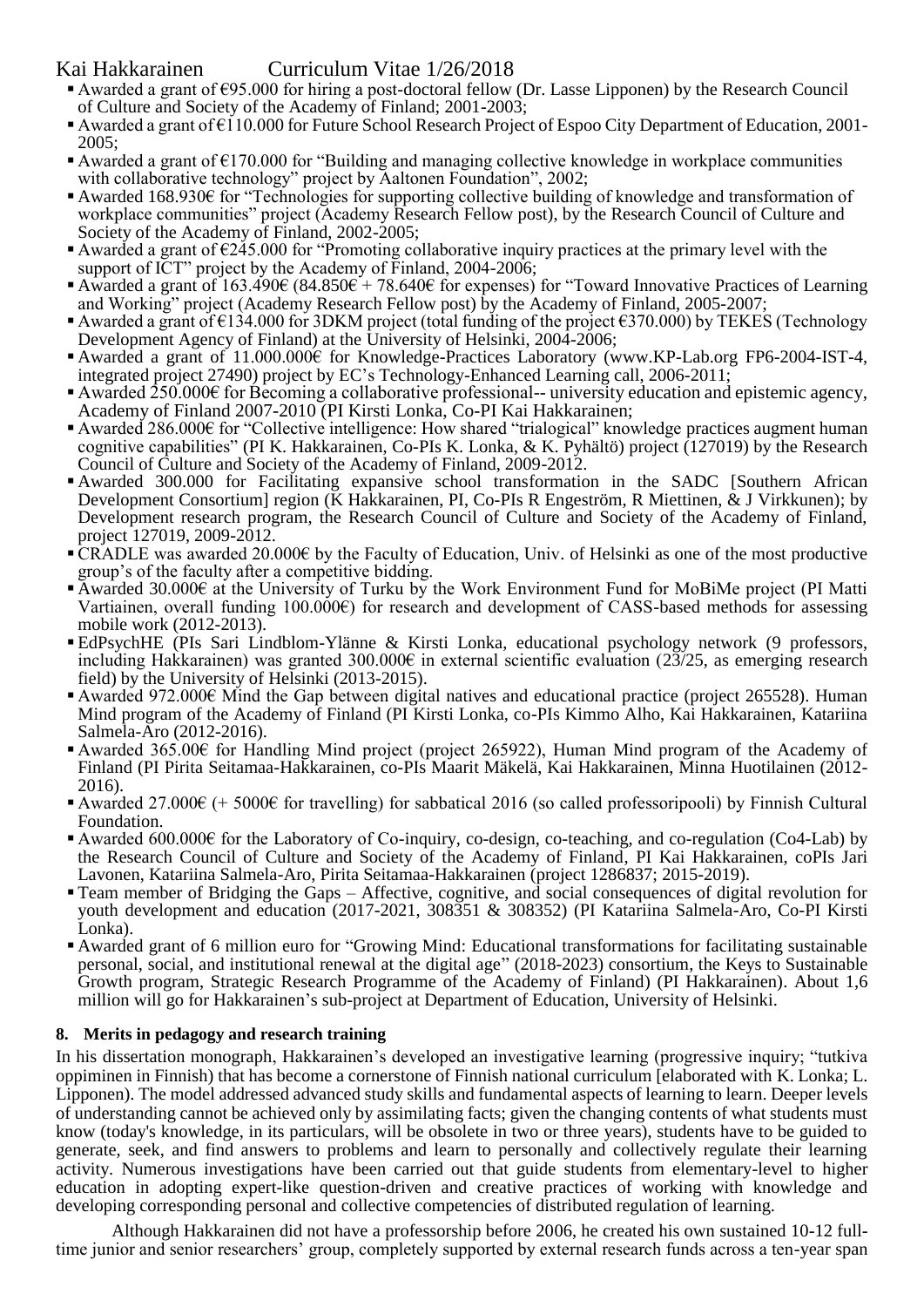# Kai Hakkarainen Curriculum Vitae 1/26/2018

(Figure 1). Their productions, under his direction, evolved to meet international, scientific standards of the major journals in the field. The center was initially constrained by applied research projects that required production of locally published extensive research reports. Without a peer review, production of thick research reports at *Stage I* did not, however, contribute to the academic record, and publications produced tended, in a few years, to disappear to the "cemeteries of knowledge". External performance requirements pushed the centre to start pursuing full papers for international conferences at *Stage II*; these "who-you-know" publications did not, however, involve peer review beyond a superficial level. Finally, the research community decided, collectively, at *Stage III* to change its knowledge practices so that every full-time doctoral student was required to pursue an article-based thesis consisting of internationally refereed and co-authored journal articles. This transformation was facilitated by participation in a yearly departmental workshop. Collective creativity is involved in *deliberately socializing new cohorts of master and doctoral students directly to the collectively cultivated most advanced publication practices*  – without having themselves to go through as difficult and troublesome a developmental process as the initial creators of the collective knowledge practices. Undertaking such an approach, Hakkarainen's students, so to say, jump onto an already moving train, an action that greatly hastens the development of their academic knowledge practices and scientific cognition.



**Cultural learning of scientific publication in Hakkarainen's group (**Centre for Research of Networked Learning and Knowledge Building, Department of Psychology, University of Helsinki

#### **Doctoral studies completed under Hakkarainen's supervision**

- 1. Lipponen, L. (2001). Computer-supported collaborative learning: from promises to reality. Annales Universitatis Turkuensis, Ser B, tom. 245 humanoira, University of Turku. (co-supervised with Erno Lehtinen) (article-based dissertation)
- 2. Veermans (os. Rahikainen), M. (2004) Individual differences in computer-supported inquiry learning. Ser B, tom. 272 humanoira, University of Turku. (co-supervised with Sanna Järvelä and Erno Lehtinen). (articlebased)
- 3. Raike, A. (2005) Seekers Building CinemaSense [Production of Collaborative WWW Service]. In Finnish Publication series of University of Industrial Arts and Design Helsinki (UIAH) A 57. (monograph)
- 4. Paavola, S. (2006). On the origin of ideas: An abductivist approach to discovery. Philosophical Studies from the University of Helsinki 15, University of Helsinki. (co-supervised with Matti Sintonen and Ilkka Niiniluoto). (article-based)
- 5. Ryymin, E. (2008). Teachers' Intelligent Networks. University of Tampere. (co-supervised with Pekka Ruohotie) (article-based)
- 6. Lahti, H. (2008). Collaboration in a Virtual Design Studio: Three Design Experiments in Textile Teacher Education. Department of Home Economics and Craft Science Research Reports 17, University of Helsinki. (co-supervised with Pirita Seitamaa-Hakkarainen) (article-based)
- 7. Minna Lakkala (2010). How to design educational settings to promote collaborative inquiry: Pedagogical infrastructures for technology-enhanced progressive inquiry. Institute of Behavioral Sciences, University of Helsinki (co-supervised with Göte Nyman). (article-based)
- 8. Vartiainen, L. (2010). Collaborative handicraft: Networks, skills, and shared experiences (in Finnish). Publications of the Eastern Finland. Dissertations in Education, Humanities, and Theology (co-supervised with Pirita Seitamaa-Hakkarainen). (monograph)
- 9. Muukkonen, H. (2011). Perspectives on knowledge creating inquiry in higher education. Institute of Behavioural Sciences. Studies in Psychology 75: 2011. University of Helsinki. (co-supervised with Göte Nyman). (article-based)
- 10. Salovaara, Antti (2012). Repurposive appropriation and creative technology use in human-computer interaction. Institute of Behavioural Sciences, University of Helsinki. Studies in Cognitive Science 3:2012. (co-supervised with Antti Oulasvirta). (article-based)
- 11. Pertti Laine (2013). Developing wellbeing at work: In search for a "good development process" (in Finnish). (Co-supervised with Risto Rinne). (monograph)
- 12. Vekkaila, Jenna (2014). Doctoral student engagement. Department of Teacher Education, University of Helsinki. Research report 350. (co-supervised with Kirsi Pyhältö and Kirsti Lonka). (article)